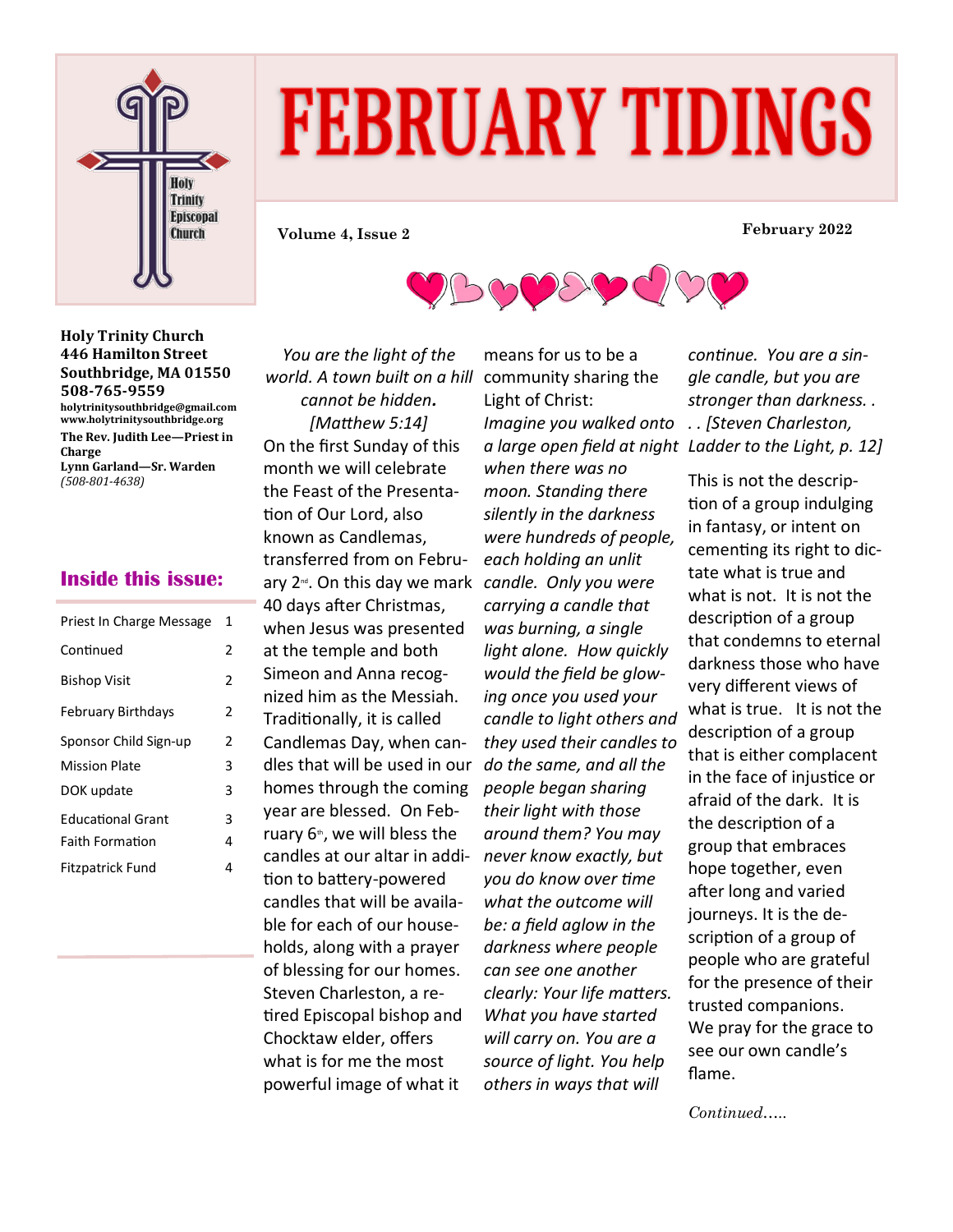## **Continued….**

We pray for the grace to stop waiting for someone else to light our candle.

We pray for the grace to discover companions we have not noticed.

We pray for the grace to say—and to hear—this whispered assurance: *What you have started will carry on. You are a source of light. You help others in ways that will continue. You are a single candle, but you are stronger than darkness. . . .*

-Judith

## **The Bishop's Visitation**

*The Spirit of the Lord is upon me. [Luke 4:18]*

On Sunday May  $15<sup>th</sup>$  we will welcome Bishop Fisher to Holy Trinity.

This is a wonderful opportunity for our community to affirm our faith together.

I would like to talk with adults and youth who would like to be confirmed or received into the Episcopal Church during this service. Whether or not we have a formal "confirmation class," we will have several different opportunities to prepare for an affirmation of faith. We will also have a class on Holy Communion designed for our younger children. Please contact me at

[jlee.holytrinitysouthbridge@gmail.com](mailto:jlee.holytrinitysouthbridge@gmail.com) or by phone at 716.949.8194 so that we talk together about what will be most meaningful for this exciting moment in the spiritual journey we share.



—Tamsin Lucey —Nancy Waugh – Briella Bousquet – Jones Lowery —Judith Reich —Emily Thompson

# **Sponsor Child Signup for 2022**

The sign-up sheet has been placed on the back table of the church to help support Nicholas Onyango Okondo. Please consider supporting this important ministry by signing up to sponsor Nicholas for a month (or two) in 2022. The sponsorship is **\$35.00 per month**. A postcard will be emailed to you as a reminder that your donation is due. Thank you! Please make sure you note "Sponsor Child" on your check. You can also donate through Tithely.

#### Page 2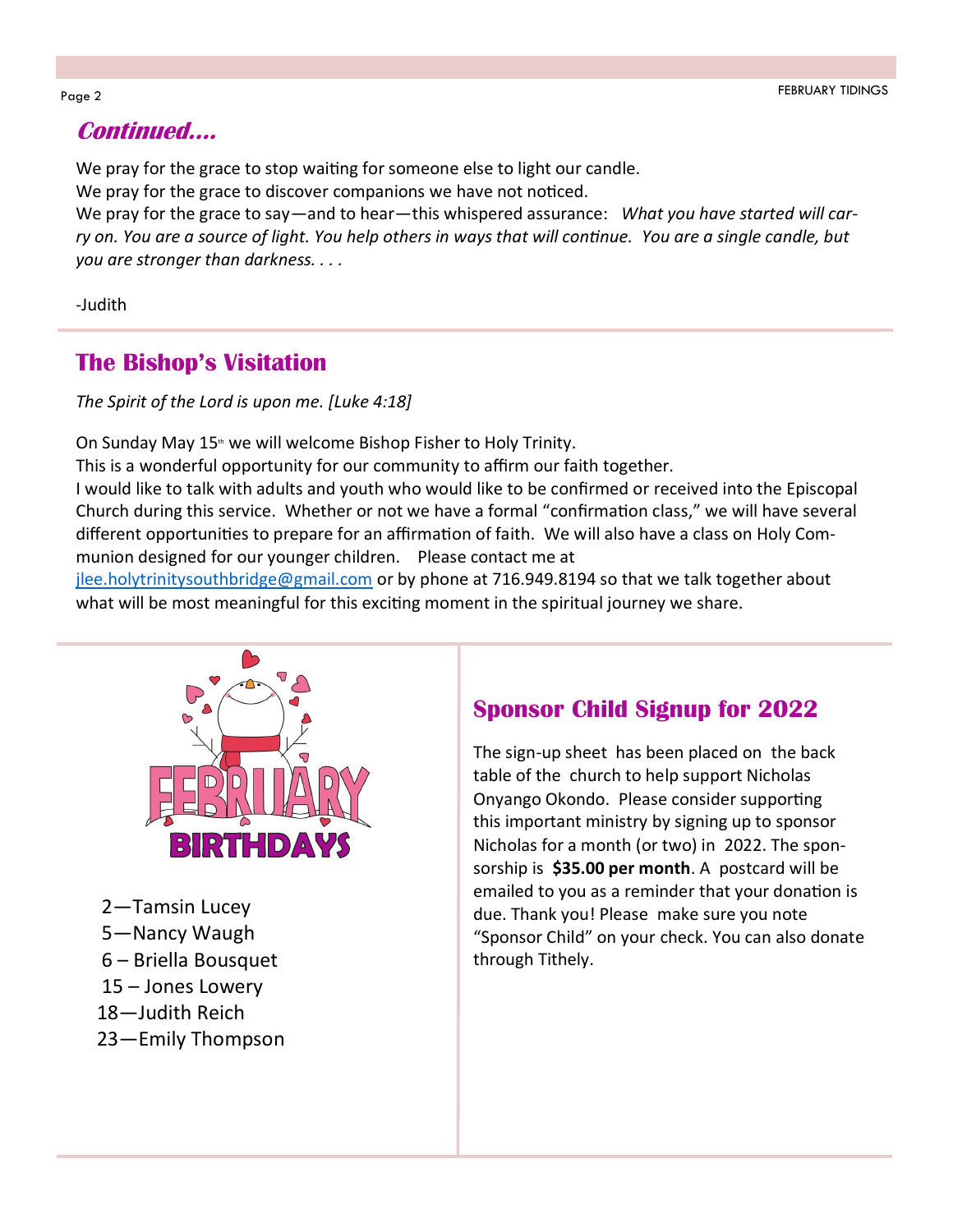#### **January & February Mission Plate**

The Mission Plate funds for the months of January and February will be going to the Worcester Community Action Council's Fuel Assistance Program. This program aids limited-income homeowners and renters in paying their home heating bills. WCAC's Fuel Assistance Program serves all of our local communities (cities and towns) within Central Massachusetts. Nearly 12,000 households obtained fuel assistance through WCAC last year.

Susan Grant,

Member of the Mission and Outreach Committee

## **Daughters Of the King: Update on the Liberian Project**

We are an incredibly generous parish. The Daughters have packed two large barrels and a large plastic tote full of supplies ready to be shipped to Liberia. However, what we are lacking now is sufficient monetary donations to be able to ship these supplies to their destination. We would appreciate it if you could donate funds towards the shipping costs so, we can send these supplies to the people who need them. Please, give what you can so we will be able to ship these needed supplies to their awaiting families. Thank you.

Susan Grant, President of the Mary and Martha Chapter of the Daughters of the King

#### **Educational Grant Opportunity**

The Bement/Waterfield Educational Grants are offered through the diocese for education expenses. Bement/Waterfield Educational Grants help young people who are active in the Episcopal Diocese of Western Massachusetts to pursue their educational goals after secondary school. Grants may be used at accredited training and technical institutions as well as for undergraduate study at 2 and 4 year accredited colleges. These awards represent an investment by the Church in its young people. The goal of the Committee is to provide some support to as many of the applicants as possible. The maximum award at this time is \$1,500.

Information and application available here:

[https://www.diocesewma.org/grant](https://www.diocesewma.org/grant-opportunities/bement-grants-bement-waterfield-educational-grants/)-opportunities/bement-grants-bement-waterfield-educational[grants/](https://www.diocesewma.org/grant-opportunities/bement-grants-bement-waterfield-educational-grants/)

The deadline for submission is March 1, 2022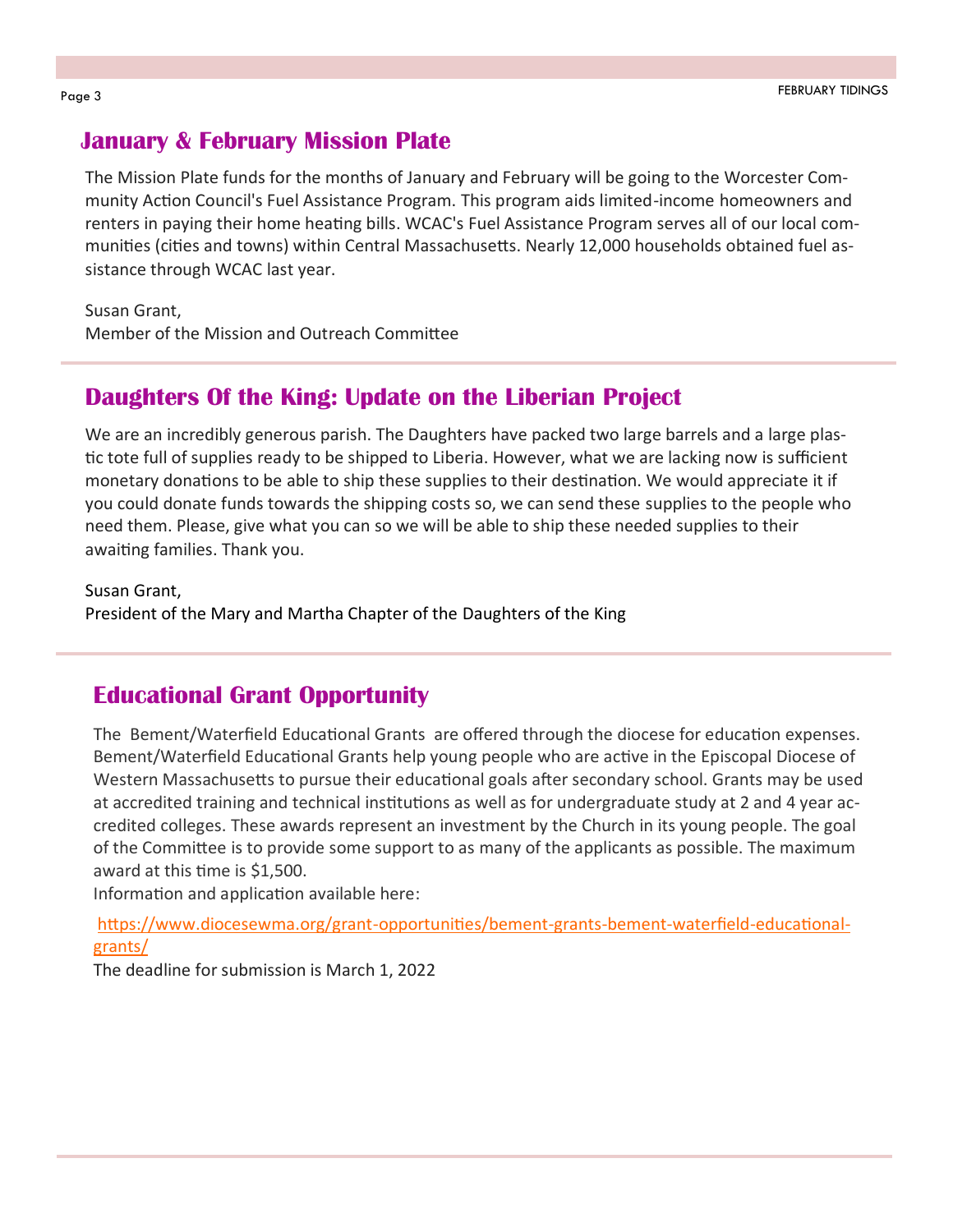## **Faith Formation**

Recently, I had the opportunity to take a short online seminar entitled *Basics of Faith Formation".*  Sponsored by the Virginia Seminary LifeLong Learning Institute, this seminar was an introduction to a theoretical framework for faith formation. It also happens to be a topic near and dear to my heart as a parent, a teacher and a spiritual human. I'd like to share a few key points that I learned:

-Spirituality is innate: We are born with it, it is our BIRTHRIGHT.

-The first decade of our lives is powerful - spirituality can be encouraged or discouraged.

-Spirituality is DRAWN out, it is a seed to be tended. Rather than thinking of a child as a blank slate , we must remember that we are not empty vessels waiting to be filled. This brought me to tears! To know that GOD has already put everything we need for faith formation within every person born is the ultimate gift.

-This idea leads to more child-led programming, allows the space for teens to ask the HARD questions and then gives them space to explore and return.

-The practice of the faith, of Christianity, is in the COMMUNITY. Faith formation can only happen in the context of community!

There's much more to discuss on this lifelong journey of faith formation. I'd invite anyone interested in learning more to check out Buildingfaith.org. They have dedicated resources for faith formation.

Looking forward to learning in a community alongside each and every one of you.

Eileen DeMings

## **The Fitzpatrick Fund Scholarship**

The Fitzpatrick Fund is a memorial to Royce Fitzpatrick Jr. and his mother, Loretta P. Fitzpatrick.

Scholarships are given to a worthy young person, who is a member of Holy Trinity Church to be used toward the purchase of textbooks and/or learning materials, including electronic devices, and used in an institution of academic or vocational learning after secondary school.

Criteria for this award are church membership, need, good character and the desire to better oneself and begin anew, not necessarily previous standards of scholarship.

The Fitzpatrick family wishes the recipient perseverance, faith and the joy of learning in any goal of learning after secondary school.

To apply send a letter addressing the above criteria, the school you will be attending and school year. Send to the Priest and wardens:

The Rev. Judith Lee: [jlee.holytrinitysouthbridge@gmail.com](mailto:jlee.holytrinitysouthbridge@gmail.com)

Lynn Garland, Sr. Warden: [lynn24gar@gmail.com](mailto:lynn24gar@gmail.com)

Susan Howland, Jr. Warden: [howlands@charter.net](mailto:howlands@charter.net)

#### Page 4